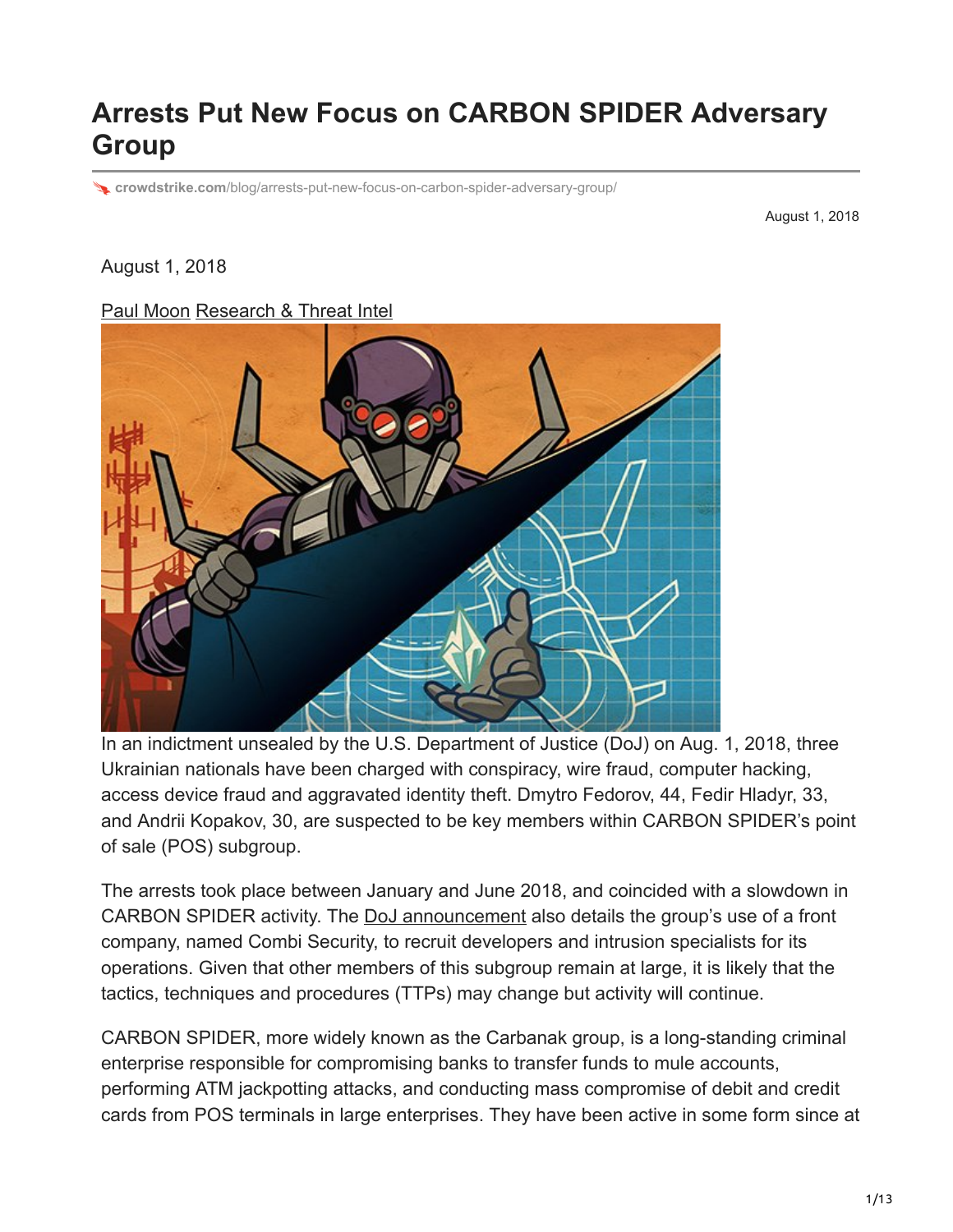least 2013. During that time, the group has focused on the banking, financial, media, technology, hospitality, and food and beverage verticals, using targeted campaigns to reach their objectives.

# **Untangling the CARBON SPIDER Web**

The structure of CARBON SPIDER is very complex and was initially suspected to be a single group, based on their use of several custom tools and specific TTPs. However, further research into the structure indicates that there are several clusters of activity likely made up of subgroups serving different missions, potentially with access to a shared development environment and pool of resources. A complex structure such as this is difficult to manage and speaks to the sophistication of the actor.

This blog aims to examine CARBON SPIDER over time and attempts to describe their changing relationship within the **[eCrime ecosystem](https://www.crowdstrike.com/blog/ecrime-ecosystem/)**.

## **Custom Tools**

CARBON SPIDER has leveraged many custom tools since it began activity in 2013, including its primary implant *Sekur* (a.k.a. *Anunak*). These include the following:

#### **Sekur**

| <b>Name</b>                 | Sekur                                                                                       |
|-----------------------------|---------------------------------------------------------------------------------------------|
| Aliases                     | Anunak and Carbanak RAT                                                                     |
| <b>First Seen</b>           | February 2014 (based on compile time)                                                       |
| Last Seen                   | November 2017 (based on compile time)                                                       |
| Purpose                     | Primary remote access toolkit (RAT) for monitoring victim systems of interest               |
| <b>Type</b>                 | Microsoft Windows executable                                                                |
| Example<br>Hash             | f70cef297efe9ec0abea369b3c1235f14220a6165b48f6e8aa054296078122c8                            |
| Falcon<br>EPP<br>protection | Machine learning: Cloud-based, on-sensor indicators of attack(IOAs):<br>Suspicious activity |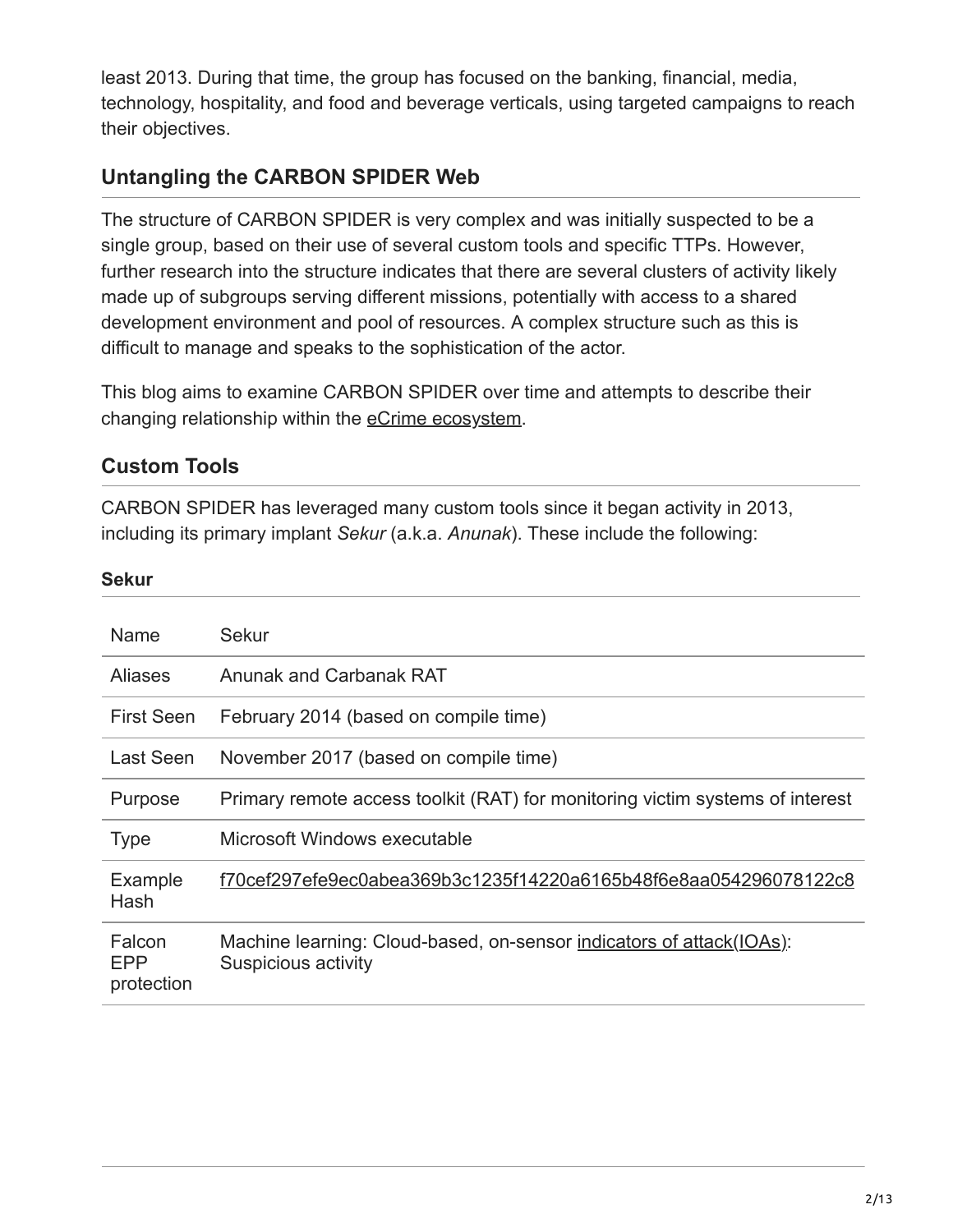| <b>MITRE</b>    | <b>Initial Access</b> | Execution         | Persistence                                   | <b>Privilege Escalation</b> | Defense Evasion                | <b>Credential Access</b> | Discovery                         | <b>Lateral Movement</b>     | Collection | Exfiltration    | Command and<br>Control |
|-----------------|-----------------------|-------------------|-----------------------------------------------|-----------------------------|--------------------------------|--------------------------|-----------------------------------|-----------------------------|------------|-----------------|------------------------|
| ATT&CK™         |                       | Service Execution | Hooking                                       | Hooking                     | File Deletion                  | Hooking                  | Application Window<br>Discovery 1 | Remote Desktop Pro<br>tocol |            | Data Compressed |                        |
| technique       |                       |                   | Kernel Modules and<br>Extensions <sup>1</sup> | Process Injection           | Modify Registry                |                          | Process Discovery                 |                             |            |                 |                        |
|                 |                       |                   |                                               |                             | Process Injection <sup>1</sup> |                          | Query Registry                    |                             |            |                 |                        |
| analysis        |                       |                   |                                               |                             |                                |                          | System Information<br>Discovery 1 |                             |            |                 |                        |
| from            |                       |                   |                                               |                             |                                |                          | System Time Discov<br>ery 1       |                             |            |                 |                        |
| <b>Hybrid</b>   |                       |                   |                                               |                             |                                |                          |                                   |                             |            |                 |                        |
| <b>Analysis</b> |                       |                   |                                               |                             |                                |                          |                                   |                             |            |                 |                        |

Sekur has been CARBON SPIDER's primary tool for several years, although usage over the last year appears to have declined. It contains all the functionality you would expect from a RAT, allowing the adversary to execute commands, manage the file system, manage processes, and collect data. In addition, it can record videos of victim sessions, log keystrokes, enable remote desktop, or install Ammyy Admin or VNC modules. From July 2014 on, samples were compiled with the capability to target Epicor POS systems and to collect credit card data.

### **Agent ORM**

| Name                                                                                         | Agent ORM                                                                  |                              |                                                                                      |                                                                            |                                                                |                                                  |                                                                 |                  |                              |                                 |                                                                        |  |
|----------------------------------------------------------------------------------------------|----------------------------------------------------------------------------|------------------------------|--------------------------------------------------------------------------------------|----------------------------------------------------------------------------|----------------------------------------------------------------|--------------------------------------------------|-----------------------------------------------------------------|------------------|------------------------------|---------------------------------|------------------------------------------------------------------------|--|
| <b>Aliases</b>                                                                               |                                                                            |                              | <b>Toshliph and DRIFTPIN</b>                                                         |                                                                            |                                                                |                                                  |                                                                 |                  |                              |                                 |                                                                        |  |
| <b>First Seen</b>                                                                            |                                                                            |                              | June 2015 (based on compile time)                                                    |                                                                            |                                                                |                                                  |                                                                 |                  |                              |                                 |                                                                        |  |
| Last Seen                                                                                    |                                                                            |                              | May 2016 (based on compile time)                                                     |                                                                            |                                                                |                                                  |                                                                 |                  |                              |                                 |                                                                        |  |
| Purpose                                                                                      |                                                                            |                              |                                                                                      |                                                                            |                                                                |                                                  |                                                                 |                  |                              |                                 | First-stage information collection and downloading next-stage payloads |  |
| <b>Type</b>                                                                                  |                                                                            | Microsoft Windows executable |                                                                                      |                                                                            |                                                                |                                                  |                                                                 |                  |                              |                                 |                                                                        |  |
| Example<br>Hash                                                                              | 36937e5e744873b3646c9d345e8cf50fb969029dc77525acfe63d5a9d28b73f2           |                              |                                                                                      |                                                                            |                                                                |                                                  |                                                                 |                  |                              |                                 |                                                                        |  |
| Falcon<br><b>EPP</b><br>protection                                                           | Machine learning: Cloud-based, on-sensor <u>IOAs</u> : Suspicious activity |                              |                                                                                      |                                                                            |                                                                |                                                  |                                                                 |                  |                              |                                 |                                                                        |  |
| <b>MITRE</b><br>ATT&CK™<br>technique<br>analysis<br>from<br><u>Hybrid</u><br><u>Analysis</u> | <b>Initial Access</b>                                                      | Execution                    | Persistence<br>Hooking <sup>1</sup><br>Kernel Modules and<br>Extensions <sup>1</sup> | <b>Privilege Escalation</b><br>Hooking <sup>1</sup><br>Process Injection 2 | Defense Evasion<br><b>File Deletion</b><br>Process Injection 2 | <b>Credential Access</b><br>Hooking <sup>1</sup> | Discovery<br>File and Directory Di<br>scovery<br>Query Registry | Lateral Movement | Collection<br>Clipboard Data | Exfiltration<br>Data Compressed | Command and<br>Control                                                 |  |

*Agent ORM* began circulating alongside Sekur in campaigns throughout the second half of 2015. The malware collects basic system information and is able to take screenshots of victim systems. It is used to download next-stage payloads when systems of interest are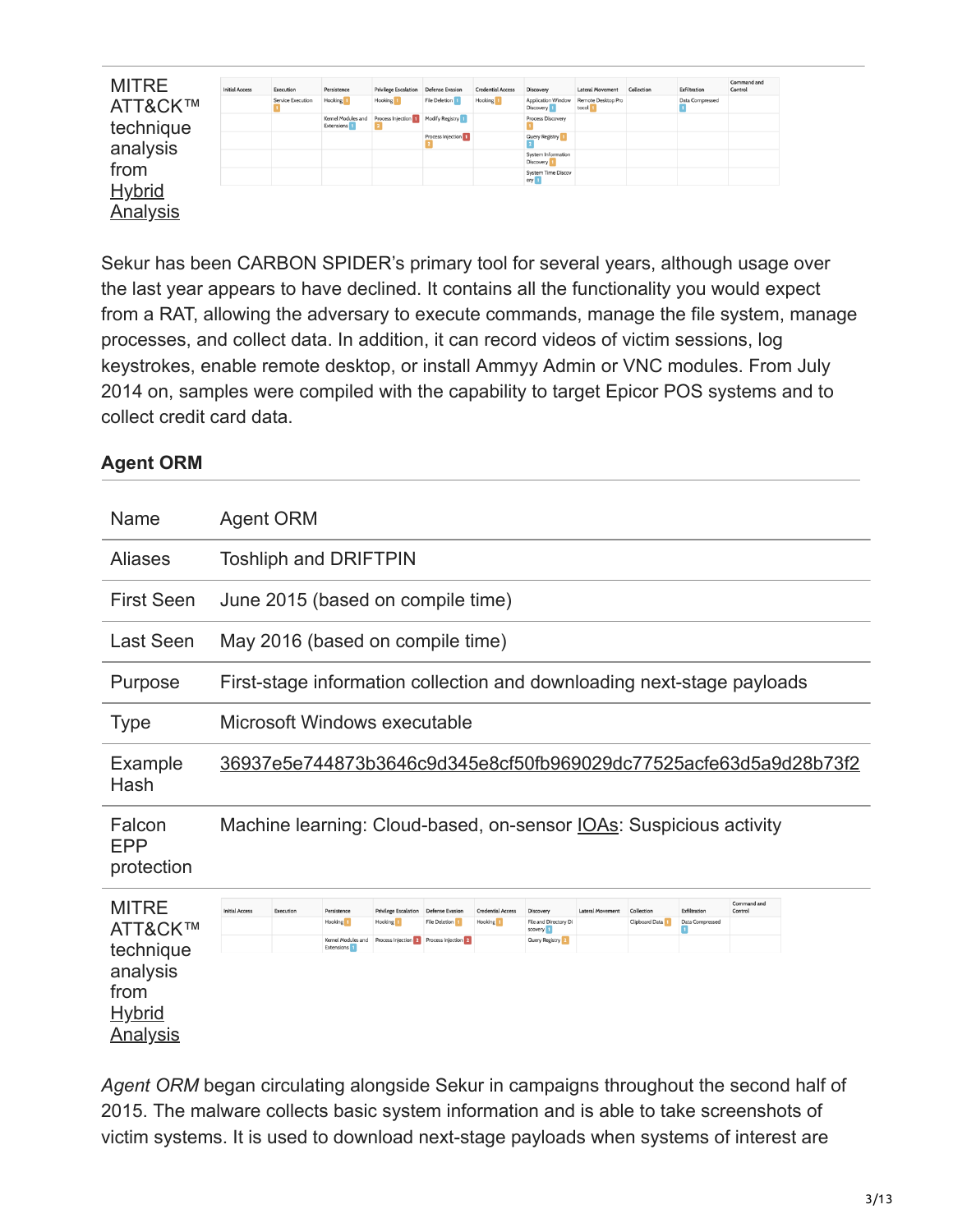identified. It is strongly suspected that Agent ORM has been deprecated in favor of scriptbased first-stage implants (*VB Flash*, *JS Flash*, and *Bateleur*).

#### **VB Flash**

| Name                        | VB Flash                                                               |
|-----------------------------|------------------------------------------------------------------------|
| <b>Aliases</b>              | <b>HALFBAKED</b>                                                       |
| First<br>Seen               | September 2015 (based on observed distribution)                        |
| Last<br>Seen                | May 2017 (based on observed distribution)                              |
| Purpose                     | First-stage information collection and downloading next-stage payloads |
| <b>Type</b>                 | <b>VBScript</b>                                                        |
| Example<br>Hash             | a7a927bd44040817ae39e15aeb3f0b69ca943d4ce5b00d12eed6fae5b1c325d0       |
| Falcon<br>EPP<br>protection | <b>IOAs: Attacker methodology; Suspicious activity</b>                 |

VB Flash was first observed being deployed alongside Agent ORM in September 2015. It is likely that this was developed as a replacement to Agent ORM and contained similar capabilities. The first observed instance of VB Flash included comments and was easy to analyze—later versions soon began to integrate multiple layers of obfuscation. Several versions of VB Flash were developed including ones that utilized Google Forms, Google Macros, and Google Spreadsheets together to make a command-and-control (C2) channel. This variant would POST victim data to a specified Google form, then make a request to a Google macro script, receiving an address for a Google Spreadsheet from which to request commands.

### **JS Flash**

| Name              | <b>JS Flash</b>                                                        |
|-------------------|------------------------------------------------------------------------|
| <b>Aliases</b>    | JavaScript variant of HALFBAKED                                        |
| <b>First Seen</b> | May 2017 (based on observed distribution)                              |
| Last Seen         | November 2017 (based on observed distribution)                         |
| Purpose           | First-stage information collection and downloading next-stage payloads |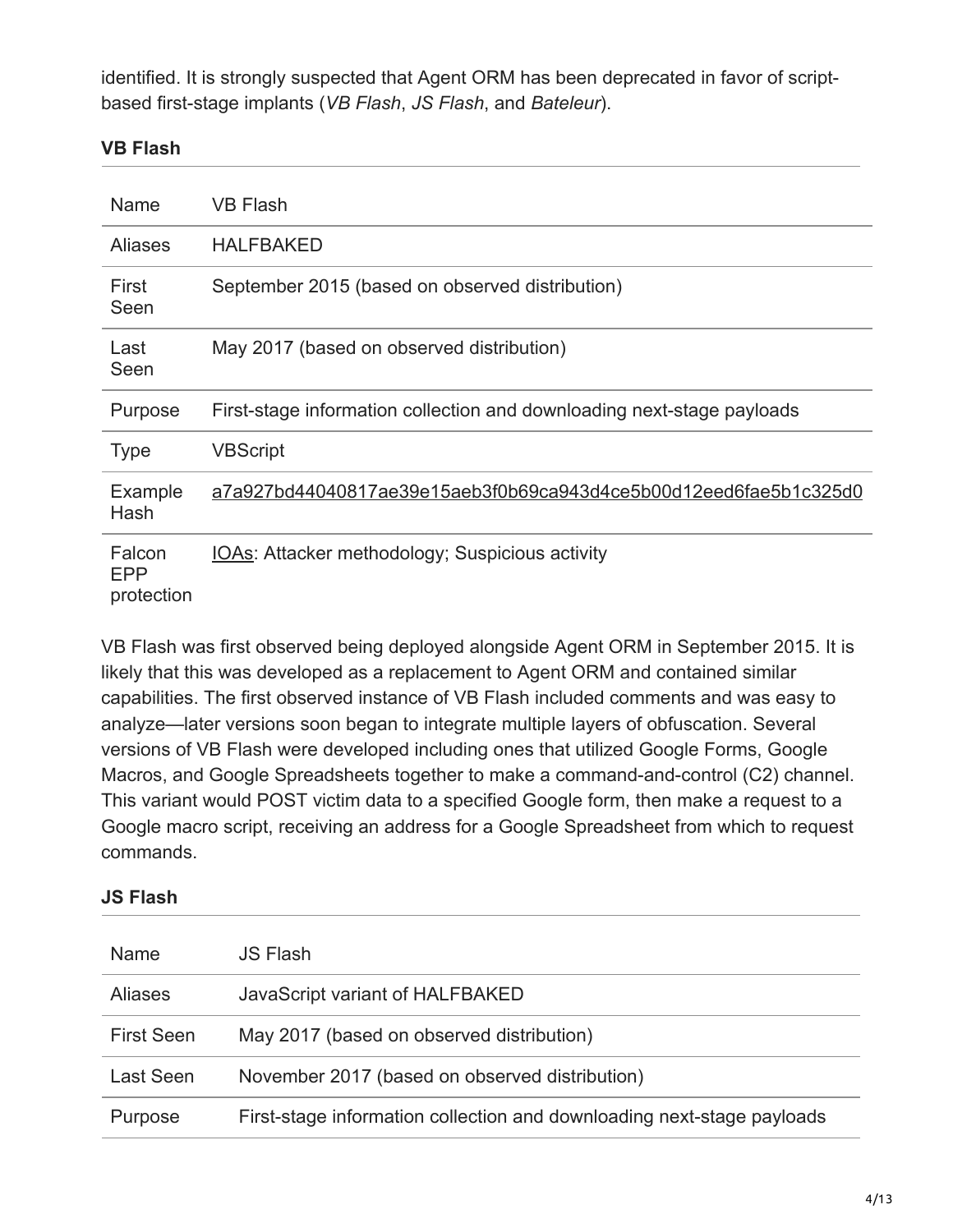| Type              | <b>JavaScript</b>                                                |
|-------------------|------------------------------------------------------------------|
| Example<br>Hash   | ffebcc4d2e851baecd89bf11103e3c9de86f428fdeaf0f8b33d9ea6f5ef56685 |
| <b>Falcon EPP</b> | IOAs: Attacker methodology; Suspicious activity                  |

protection

JS Flash capabilities closely resemble those of VB Flash and leverage interesting techniques in deployment via batch scripts embedded as OLE objects in malicious documents. Many iterations of JS Flash were observed being tested before deployment, containing minor changes to obfuscation and more complex additions, such as the ability to download *TinyMet* (a cutdown of the *Metasploit Meterpreter* payload). PowerShell was also used heavily for the execution of commands and arbitrary script execution. No JS Flash samples were observed being deployed after November 2017.

### **Bateleur**

| Name                                                                                         | <b>Bateleur</b>                                                                                                                                                                                                                                                                                                                                                                                                                                                                    |  |  |  |  |
|----------------------------------------------------------------------------------------------|------------------------------------------------------------------------------------------------------------------------------------------------------------------------------------------------------------------------------------------------------------------------------------------------------------------------------------------------------------------------------------------------------------------------------------------------------------------------------------|--|--|--|--|
| <b>Aliases</b>                                                                               | N/A                                                                                                                                                                                                                                                                                                                                                                                                                                                                                |  |  |  |  |
| <b>First Seen</b>                                                                            | June 2017 (based on observed distribution)                                                                                                                                                                                                                                                                                                                                                                                                                                         |  |  |  |  |
| <b>Last Seen</b>                                                                             | April 2018 (based on observed distribution)                                                                                                                                                                                                                                                                                                                                                                                                                                        |  |  |  |  |
| Purpose                                                                                      | First-stage information collection and downloading next-stage payloads                                                                                                                                                                                                                                                                                                                                                                                                             |  |  |  |  |
| <b>Type</b>                                                                                  | <b>JavaScript</b>                                                                                                                                                                                                                                                                                                                                                                                                                                                                  |  |  |  |  |
| Example<br>Hash                                                                              | da70df51aa80414fcba9bf7322e44e8ea5ed6a3725f342cd05c733376c6f2121                                                                                                                                                                                                                                                                                                                                                                                                                   |  |  |  |  |
| Falcon<br><b>EPP</b><br>protection                                                           | IOAs: Malicious document; Establishing persistence.                                                                                                                                                                                                                                                                                                                                                                                                                                |  |  |  |  |
| <b>MITRE</b><br>ATT&CK™<br>technique<br>analysis<br>from<br><u>Hybrid</u><br><u>Analysis</u> | Command and<br><b>Initial Access</b><br>Exfiltration<br>Execution<br>Persistence<br><b>Privilege Escalation</b><br><b>Credential Access</b><br>Discovery<br><b>Lateral Movement</b><br>Collection<br>Control<br><b>Defense Evasion</b><br>Local Job Scheduling<br>Hooking 3<br>Hooking 3<br>Hooking 3<br>Modify Registry 2<br><b>Application Window</b><br><b>Email Collection</b><br>п<br>Discovery 1<br>Local Job Scheduling<br>п<br>Office Application St<br>artup <sup>1</sup> |  |  |  |  |

Bateleur deployments began not long after JS Flash and were also written in JavaScript. Deployments were more infrequent and testing was not observed. It is likely that Bateleur was run in parallel as an alternative tool and eventually replaced JS Flash as CARBON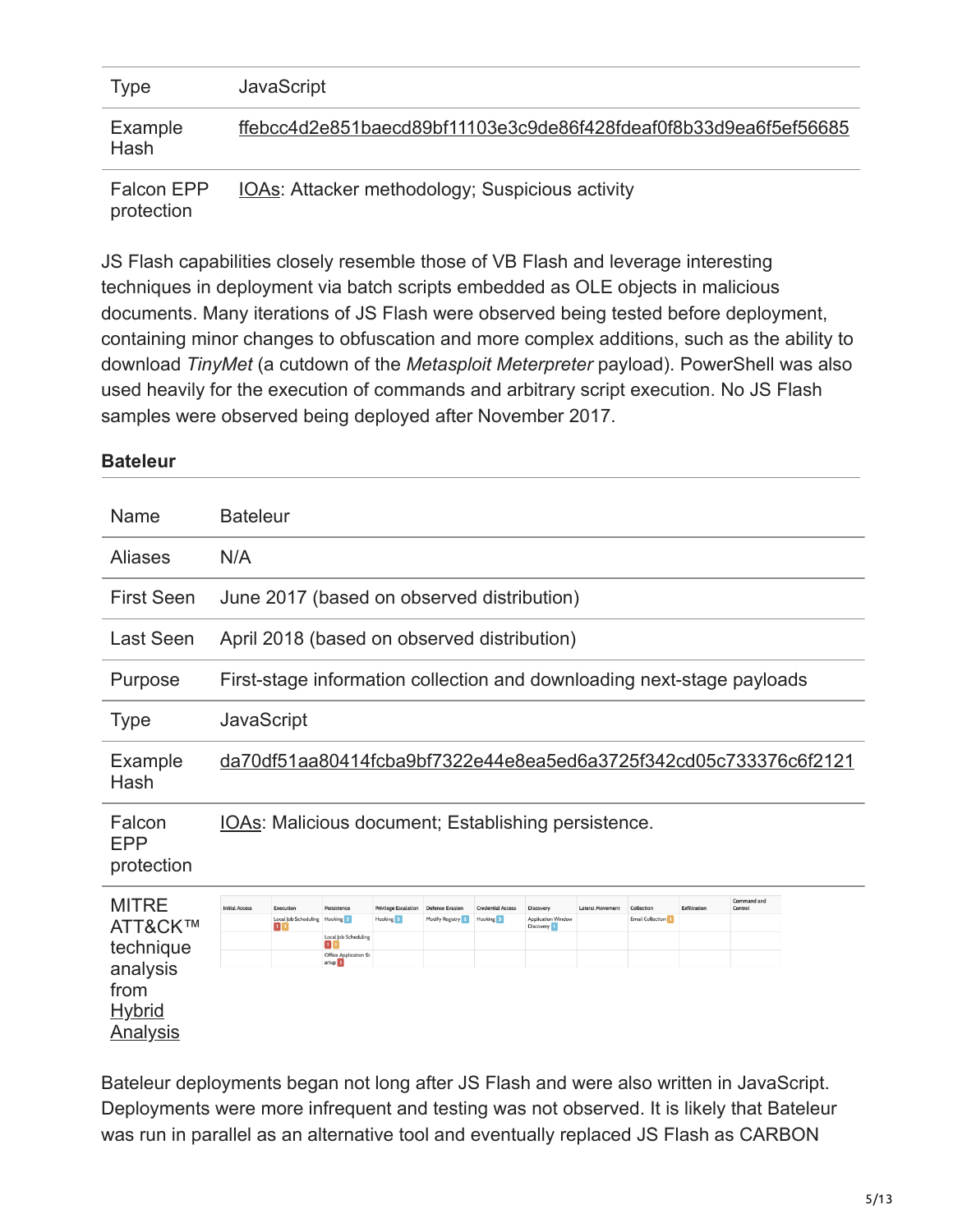SPIDER's first stage tool of choice. Although much simpler in design than JS Flash, all executing out of a single script with more basic obfuscation, Bateleur has a wealth of capabilities—including the ability to download arbitrary scripts and executables, deploy TinyMet, execute commands via PowerShell, deploy a credential stealer, and collect victim system information such as screenshots.

# **Clusters of Activity**

Based on the use of these tools, it is possible to group the CARBON SPIDER activity into several clusters. These clusters may represent different groups with a common tool supply chain, or isolated campaigns from the same group, using separate individuals to carry out attacks with a different focus.

## **Point of Sale (POS) Targeting**

| Target<br>Region | Primarily U.S. and Western Europe                                                                         |
|------------------|-----------------------------------------------------------------------------------------------------------|
| Target<br>Sector | Enterprises that process many card transactions (in particular casinos,<br>hotels, and restaurant chains) |
| Active<br>From   | At least mid 2015                                                                                         |
| Active To        | Current                                                                                                   |

The POS cluster is the most prolific associated to the CARBON SPIDER actor and is also known as FIN7. This cluster has used all the custom tools described with VB Flash, JS Flash, and Bateleur that are unique to them. Over time, they have used targeted spear phishing emails to deploy malicious documents that initially used exploits; more recently, they have used macros and OLE embedded objects. The primary method of cash out for this group is the acquisition and sale of credit and debit card dumps from POS devices. Many of the stolen cards are sold as collectives on the eCrime marketplace, Joker's Stash.

## **Targeting of Russian Financial Institutions**

| Target Region Russia  |                                     |
|-----------------------|-------------------------------------|
|                       | Target Sector Financial and banking |
| Active From Late 2013 |                                     |
| Active To             | <b>Early 2015</b>                   |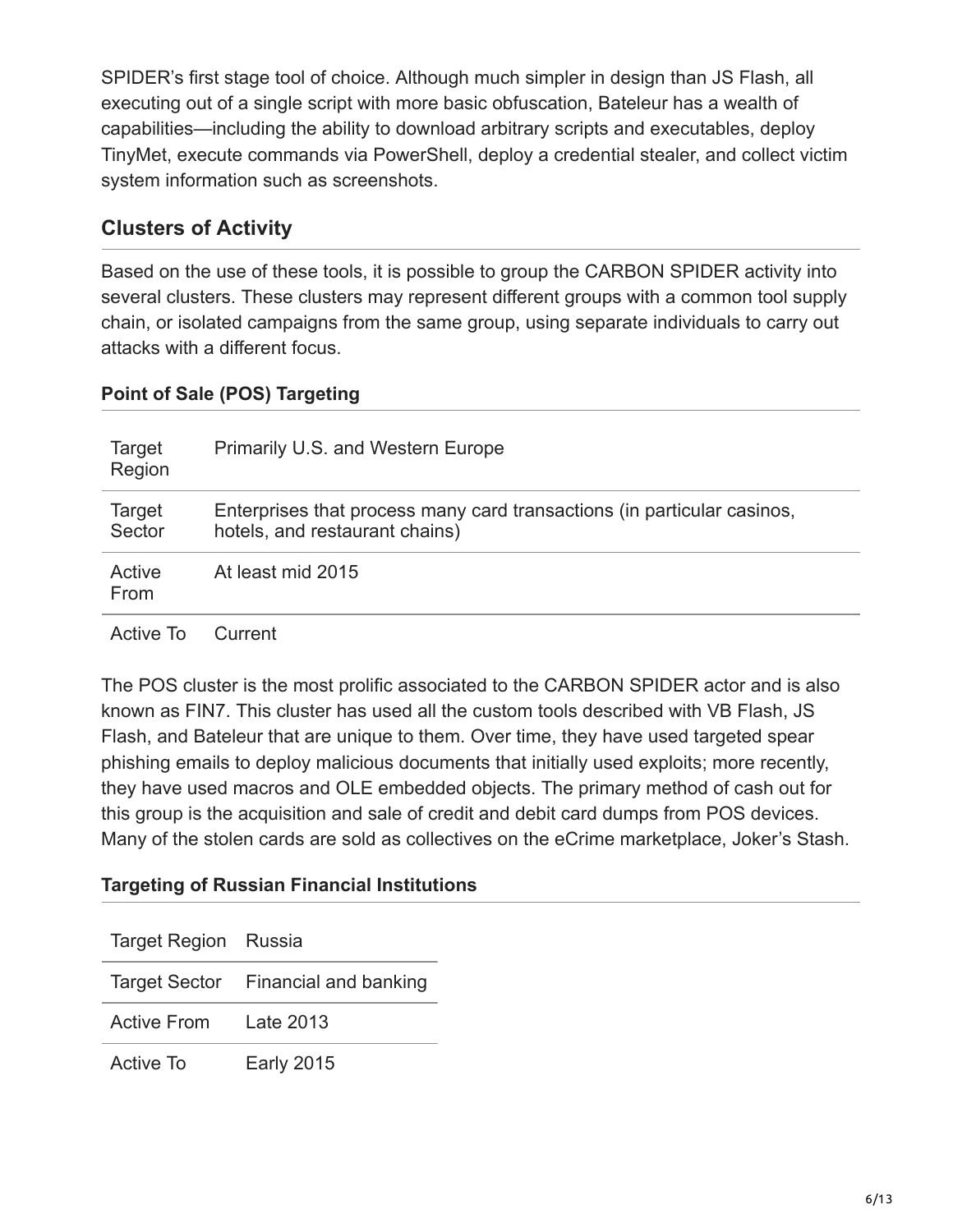This cluster can also be described as the original Carbanak group. It is suspected that they stole large sums of money using several cash out methods against Russian banks, at which point the group may have diverged. It is likely that they developed the primary CARBON SPIDER implant Sekur and were, at the point of being operational, probably the only users of it.

#### **Targeting of Middle Eastern Financial Institutions**

|                          | Target Region Middle East and South Asia    |
|--------------------------|---------------------------------------------|
|                          | Target Sector Financial and banking         |
| Active From October 2014 |                                             |
| Active To                | Activity reported up to at least early 2016 |

Although the targeting profile is the same as the Russian banking cluster, the TTPs are very different. In particular, the use of tooling stands out from other clusters of CARBON SPIDER activity. As with other clusters, the primary infection vector is targeted spear phishing emails that use exploits for a variety of vulnerabilities in Microsoft Office:

- CVE-2015-2545
- CVE-2014-4114
- CVE-2015-1770
- CVE-2015-1641

A custom .NET first stage payload is deployed that in some cases deploys Agent ORM or Sekur, but is also used to deploy *NetWire*. Instances of *DarkComet* and *Morphine RAT* use some custom .NET downloader servers as their C2. One possibility is that CARBON SPIDER outsourced deployment of their malware for this campaign. An alternative theory is that this is a seperate group also using CARBON SPIDER tools. Little is reported publicly about the successfulness of this cluster of activity, and no cash out methods are known.

| <b>Targeting of Eastern European Financial Institutions</b> |  |  |  |
|-------------------------------------------------------------|--|--|--|
|-------------------------------------------------------------|--|--|--|

|                    | Target Region Ukraine and Eastern Europe   |
|--------------------|--------------------------------------------|
|                    | Target Sector Likely financial and banking |
| <b>Active From</b> | Mid-2015                                   |
| Active To          | Last known activity in late 2015           |

The Eastern European banking cluster is based on a single campaign using a strategic web compromise of an Italian bank in Ukraine to deploy instances of Agent ORM to likely Ukrainian targets. It is likely that this cluster links to one of the other clusters of Sekur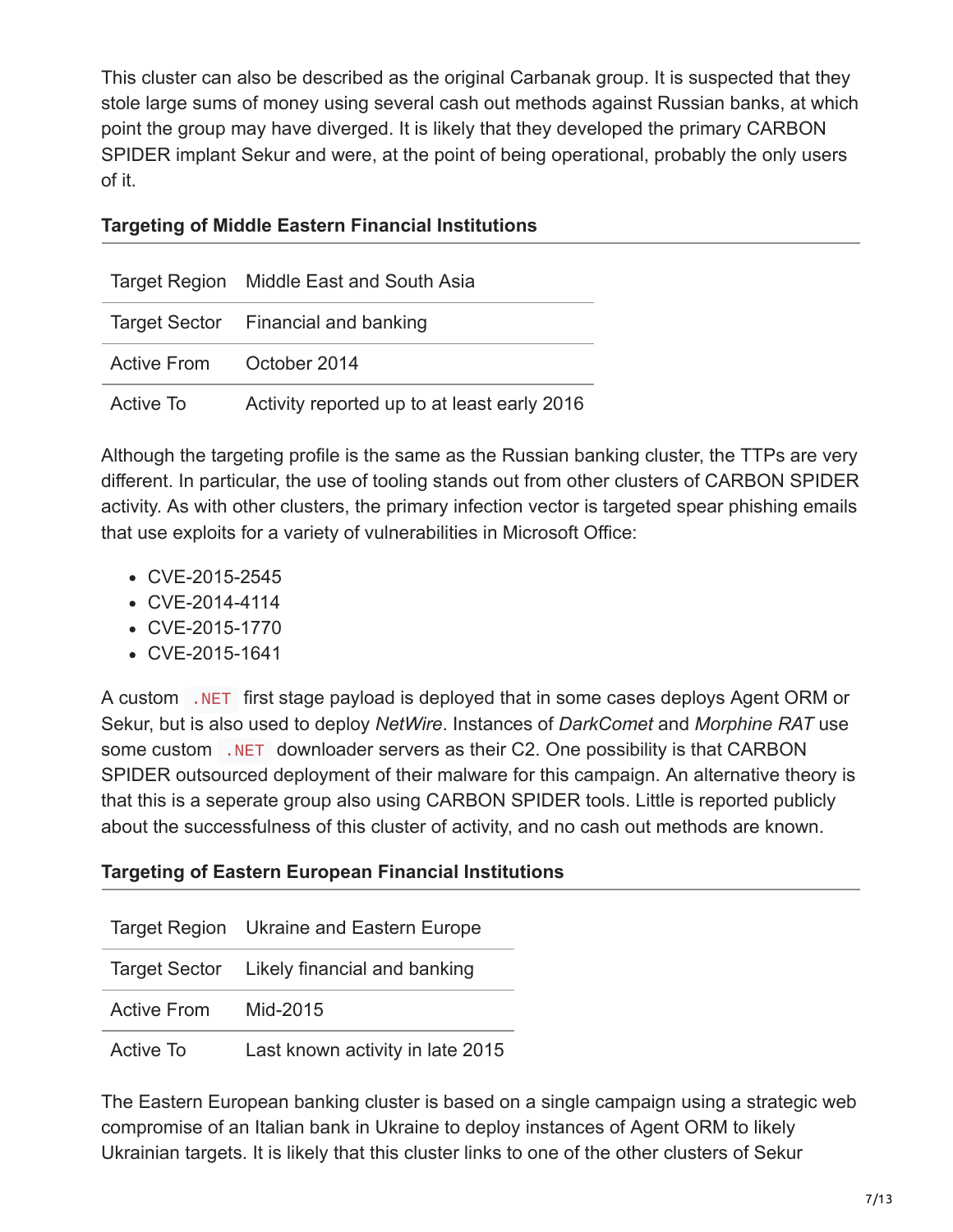activity, possibly the unattributed activity discussed below. However, no follow-on actions have been observed past Agent ORM deployment.

#### **Unattributed**

| Target<br>Region   | Where known (appears to be Ukraine)                                           |
|--------------------|-------------------------------------------------------------------------------|
| Target<br>Sector   | Not known in most cases (one case focused on news and media<br>organizations) |
| <b>Active From</b> | May 2015                                                                      |
| Active To          | At least January 2017                                                         |

The unattributed activity is based on a cluster of Sekur activity that runs in parallel with the POS cluster of activity, but does not exhibit the same TTPs (with differences in Sekur configuration, campaigns, and infrastructure selection). Many of these samples were submitted from Ukraine; additionally, one of them was deployed using a malicious document with a decoy that suggests Ukrainian news and media targeting. It is possible that this activity relates to the Eastern European bank cluster of Agent ORM activity; yet without further evidence of follow-on activity, it is not possible to determine this cluster's action on objectives.

## **Timeline**

Below is a timeline showing the activity of each of the five clusters of CARBON SPIDER activity:

## **CARBON SPIDER Activity**

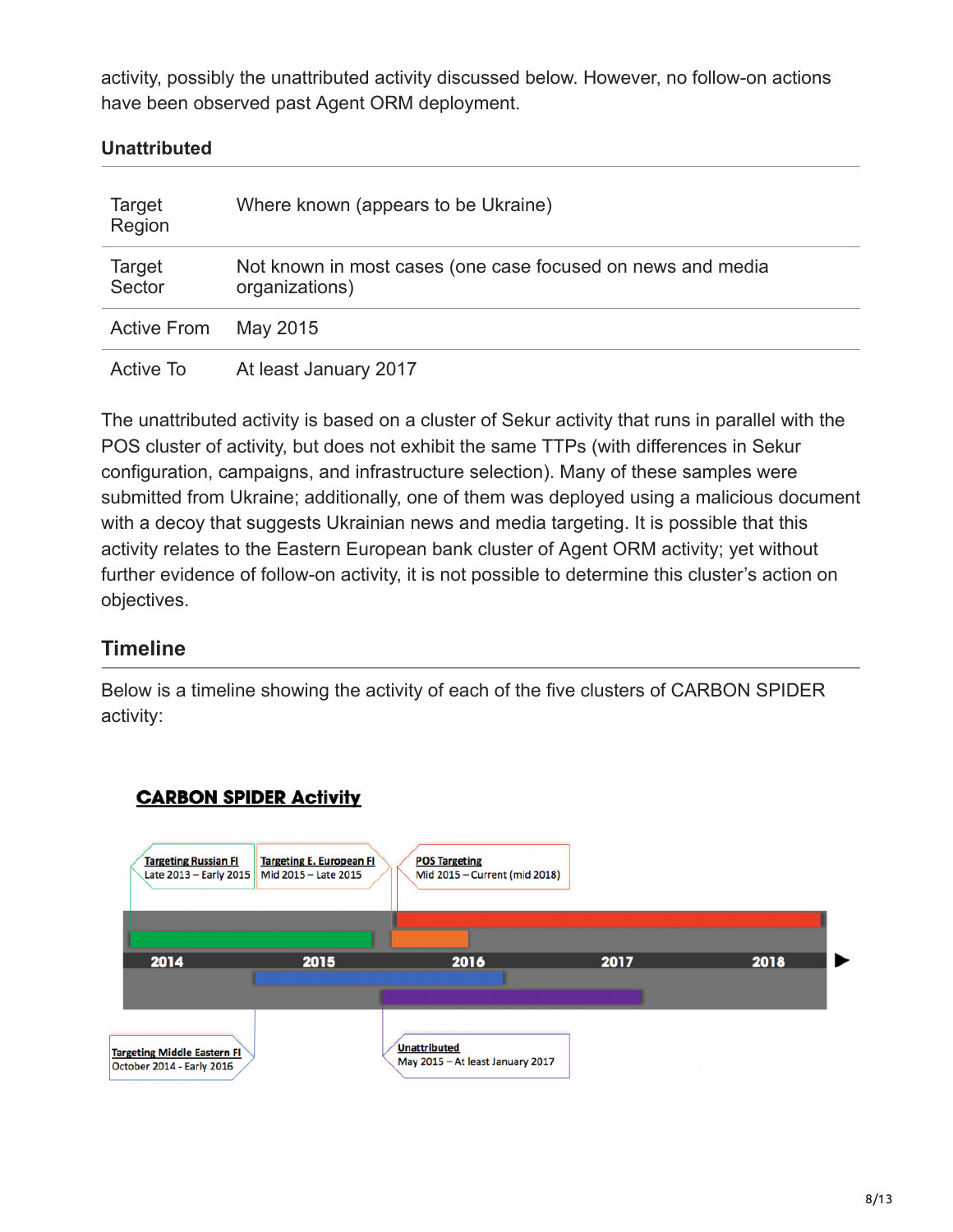The timeline shows that several of these clusters of activity started just after public reporting of the group (around mid-2015) and that the divergence in activity may have been the result of this exposure. It also highlights that CARBON SPIDER now likely operates multiple parallel missions focusing on different regions and sectors.

## **Links to Other Targeted eCrime Groups**

Beyond the described clusters of CARBON SPIDER activity based around their custom tools, their are also interesting links to other tracked, targeted eCrime activity. This includes the group dubbed RATPAK SPIDER (also known as Buhtrap) that targets Russian and Ukrainian financial institutions, a group dubbed Odinaff targeting SWIFT systems particularly in Eastern Europe, and the group COBALT SPIDER (also known as Cobalt) that, again, specializes in targeting Russian banks.

## **RATPAK SPIDER**

Operation Buhtrap had a similar target scope (Russian financial) to the first cluster of CARBON SPIDER activity. Although these have always been tracked as seperate groups, there is a technical link between payload deployments. A custom macro dropper that would encode the payload using VB Script notation, and contained the strings "After OnTime" and "FUCK AV," was observed in only 19 unique samples across Crowdstrike sample stores. One of the payloads was an instance of Agent ORM used to targeted casinos; a second payload also used by CARBON SPIDER was an instance of Sekur. The other six unique payloads observed being deployed using this custom macro dropper were instances of the Nullsoft Scriptable Install System (NSIS) downloader attributed to the Buhtrap group. Initially, this led to tracking both threats as CARBON SPIDER. Although it now appears that Buhtrap is likely a separate entity, the use of this shared deployment mechanism — unique to these two groups — suggests a common supply chain or developer and a closer working relationship, especially given some similarities in target scope.

## **Odinaff**

A SWIFT compromise was observed in mid-2016, targeting a Ukrainian bank that at the time was unattributed. Based on similar TTPs, it was hypothesised that this could be CARBON SPIDER activity; however, although common off-the-shelf tools (such as Meterpreter and Cobalt Strike) were used, the custom CARBON SPIDER arsenal was not present. Later, this group was reported in open source as Odinaff. In addition to similar TTPs, there appeared to be some infrastructure overlap with two IP addresses. One Odinaff C2 was also reported to be in previous use as a Sekur plugin server. A second IP was also reported to be used by CARBON SPIDER in a previous campaign. Again, this may just be a shared hosting provider, but the TTP similarity makes this infrastructure overlap more noteworthy.

# **COBALT SPIDER**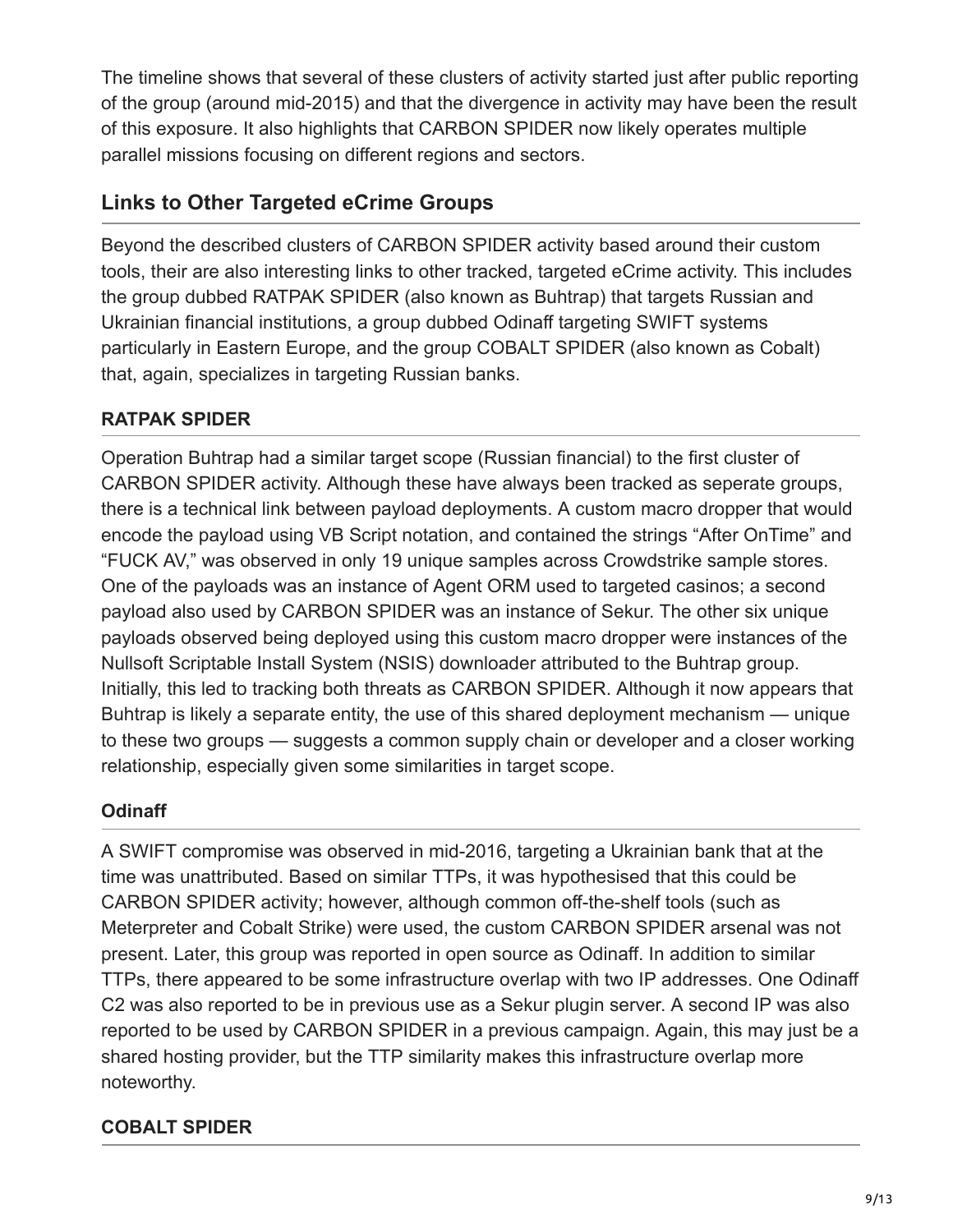The Cobalt group, tracked by CrowdStrike intelligence as COBALT SPIDER, bears many similarities in the targeting of banks to the Russian cluster of CARBON SPIDER activity. Both groups also use Cobalt Strike and several other pen-testing tools in their operations; nevertheless, the two groups appear to be distinct outside of this.

On March 26, 2018, an announcement was made that a Russian citizen identified by authorities as "Denis K." was arrested by the Spanish national police in Alicante, Spain. He was reportedly involved in early CARBON SPIDER targeting of Russian banks and is suspected of being one of the members of COBALT SPIDER. Although reports suggest that he may have been a leader of COBALT SPIDER, activity has continued from this group, suggesting his role was not a key one within this organization. This suggests a link between the two groups between 2013 and likely, 2015. This is around the time that the dominant focus for CARBON SPIDER became targeting the POS systems of Western enterprises. It is possible that at least one individual left CARBON SPIDER and either joined forces with or created COBALT SPIDER.

## **Summary**

CARBON SPIDER is the pioneer of targeted eCrime activity with some of the largest publicly attributed success. Their level of sophistication across the clusters of activity makes them a key player in the eCrime ecosystem. Although there is not enough evidence to directly link CARBON SPIDER to other targeted criminal groups, it is assessed with high confidence (based on analysis of artifacts and infrastructure over time) that CARBON SPIDER shares resources with other notable criminal groups.

There are two possible hypotheses as to how the clusters of CARBON SPIDER activity are linked. One theory is that they were originally one group that splintered into several with different focuses. Several of the splinter groups may have maintained access to their custom tools (e.g., Sekur), while others moved on to work with other actors (e.g., COBALT SPIDER). A second theory is that CARBON SPIDER operates as distinct groups with different focuses, but they report to a single management structure. Resources may be shared between the groups, but each has its own members. At this stage, the first theory appears to be the most likely.

Based on recently observed tooling and operations, CARBON SPIDER appears to be focusing their efforts on the POS cluster of activity against the hospitality and restaurant sector, with no recently reported activity against banks. They also appear to be moving away from their custom tooling, with no Sekur samples compiled since November 2017 and fewer samples appearing in live operations.

Going forward, it is likely that CARBON SPIDER will continue operations to target sectors that give the best financial return for their efforts. For the short term, this will likely mean a continued focus on POS systems and large enterprises that process them. It is possible that they may return to target banks, but this would likely be on a small scale with very focused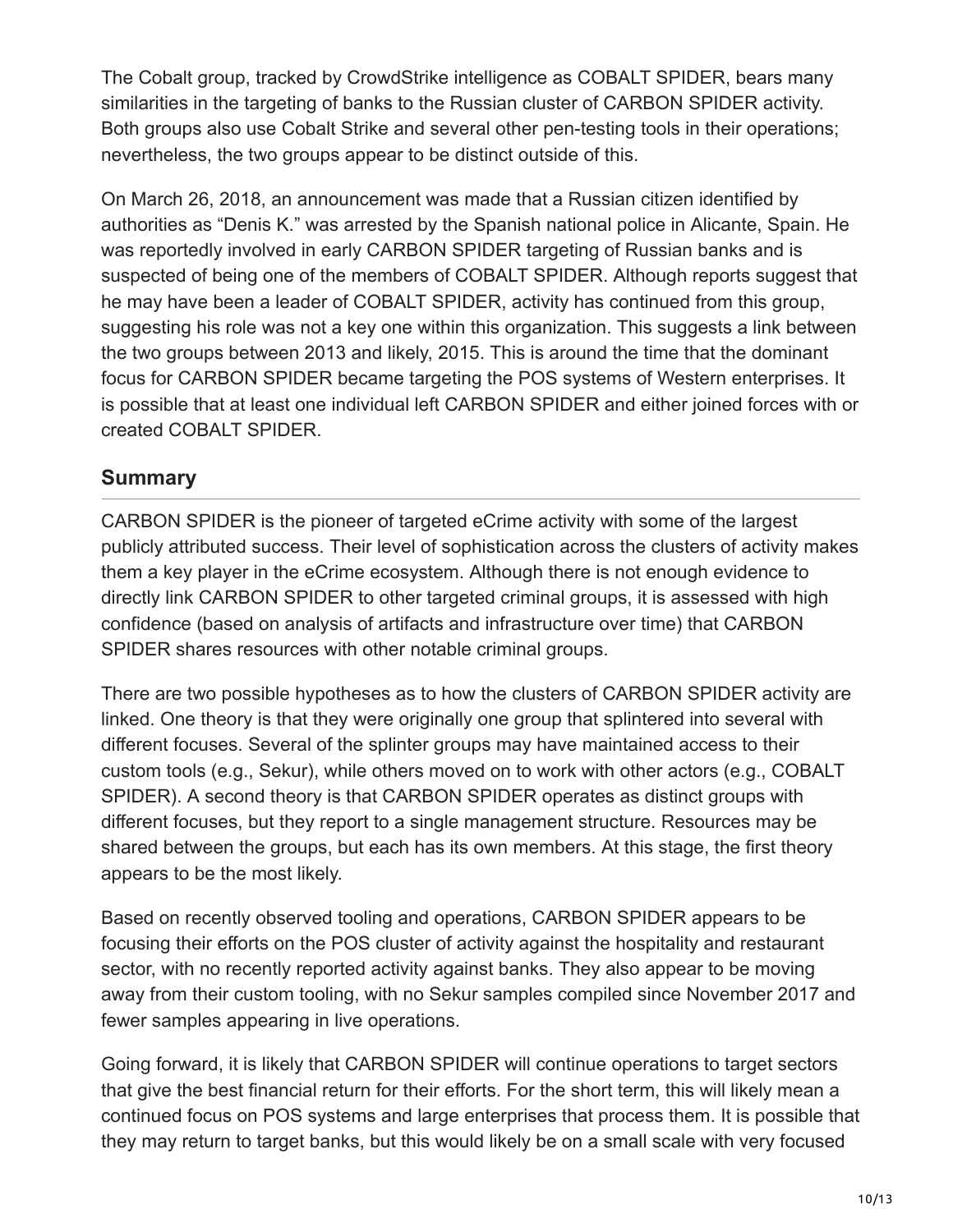operations. CARBON SPIDER will likely move completely away from their old custom toolset, either developing new tools or using commodity off-the-shelf packages to achieve their objectives. This is even more assured given the arrests of three members of the most prolific CARBON SPIDER subgroup.

As CARBON SPIDER adversary groups retool and alter their TTPs CrowdStrike will continue to track this adversary leveraging **FalconX** capabilities to combine endpoint protection, automation and [malware analysis](https://www.crowdstrike.com/epp-101/malware-analysis/) to prevent CARBON SPIDER from breaching our customer networks.

*To learn more about how to incorporate intelligence on threat actors like CARBON SPIDER into your security strategy, please visit the [Falcon Intelligence product page.](https://www.crowdstrike.com/products/falcon-intelligence/)*

BREACHES STOP HERE

PROTECT AGAINST MALWARE, RANSOMWARE AND FILELESS ATTACKS

START FREE TRIAL

*Download the [CrowdStrike 2020 Global Threat Report](https://www.crowdstrike.com/resources/reports/2020-crowdstrike-global-threat-report/)*



**elated Content** 



[Who is EMBER BEAR?](https://www.crowdstrike.com/blog/who-is-ember-bear/)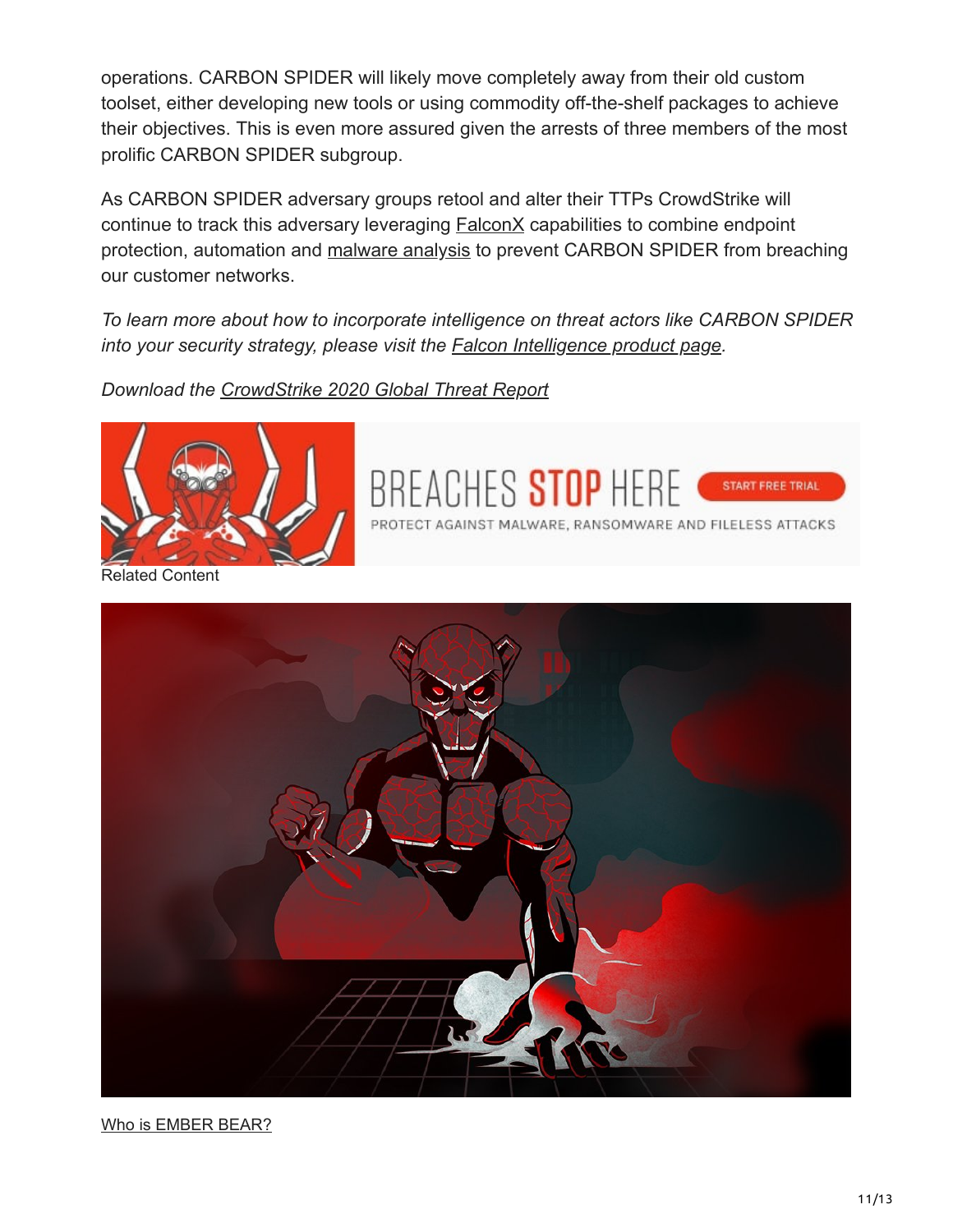

[A Tale of Two Cookies: How to Pwn2Own the Cisco RV340 Router](https://www.crowdstrike.com/blog/how-to-pwn2own-the-cisco-rv340-router/)